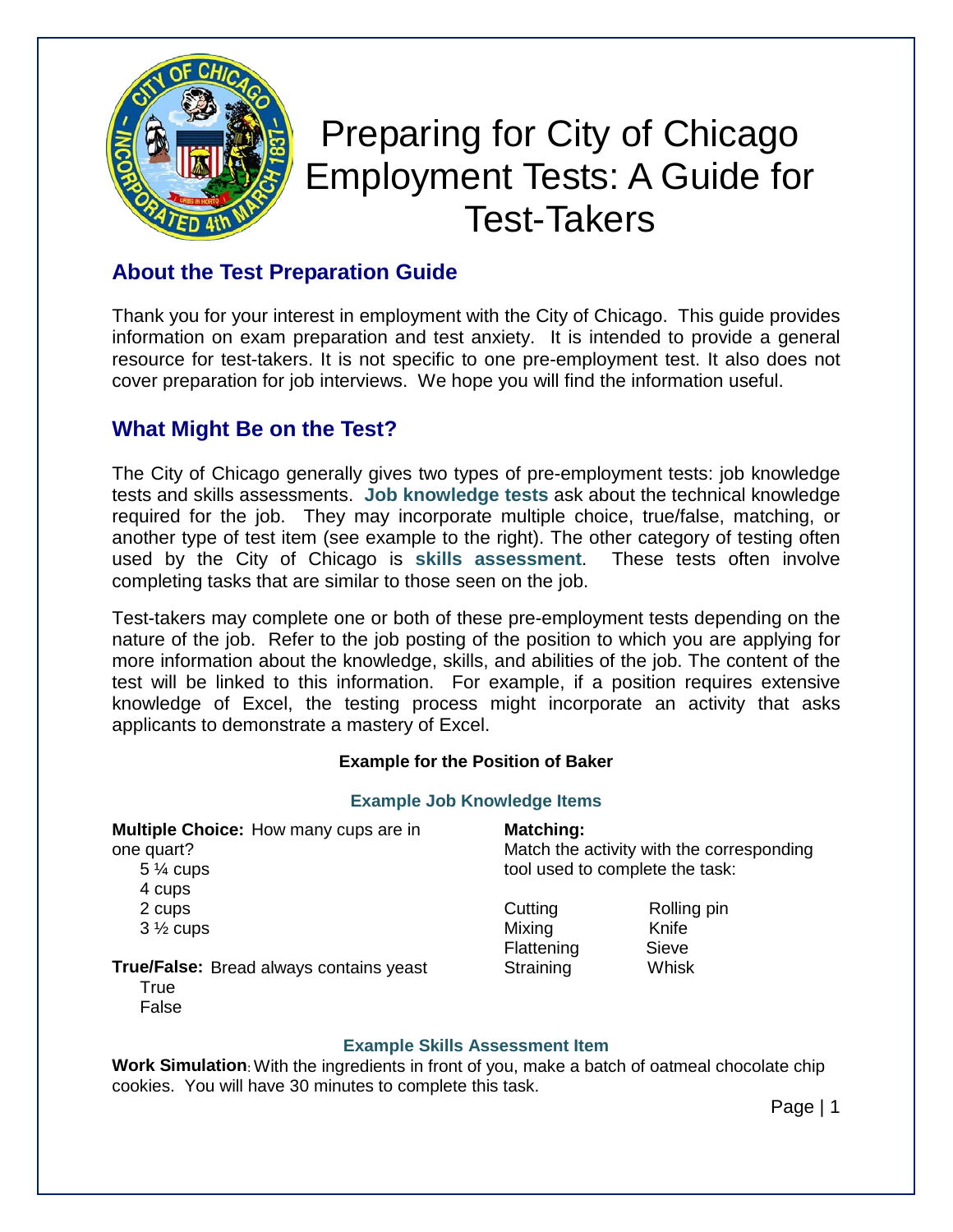#### **Test Preparation Strategies**

There are many different ways to prepare for pre-employment tests. You may want to try out different techniques until you find the best strategies that work for you.

**Set goals.** Use the SMART Framework to think about your learning goals (see next page).

**Make an outline.** If you think you will have to explain or summarize information or make a reasoned argument, it may be useful to create an outline of the key points or steps.

**Find a study buddy.** Some test-takers work best when learning in a group environment. Note: this will not work for every testing situation.

**Pencil it in.** Make time to prepare every day, even if it is just thirty minutes.

**Mix it up.** Evidence suggests that learning is enhanced when you cover multiple topics in each session rather than tackling one subject at a time.

**Teach it.** One of the most effective ways of deepening your understanding of a topic is to teach it to someone else.

**\_\_\_\_\_\_\_\_\_\_\_\_\_\_\_\_\_\_\_\_\_\_\_\_\_\_\_\_\_\_\_\_\_\_\_\_\_\_\_\_\_\_\_\_\_\_\_\_\_\_\_\_\_\_\_\_\_\_\_\_\_\_\_\_\_\_\_\_\_\_**

**Testing Tip:** In order to get a sense of what will be on the test, review the job description listed on the City of Chicago website. What knowledge, skills, and abilities are listed? You can also look at the class specification, which describes the characteristics of the job.

[http://www.cityofchicago.org/city/en/depts/dhr/supp\\_info/job\\_specifications.html](http://www.cityofchicago.org/city/en/depts/dhr/supp_info/job_specifications.html)

**Notable Quote: "By varying one's testing strategies, the actual final exam — the dreaded assessment — isn't nearly as scary."**

- Benedict Carey, author of How We Learn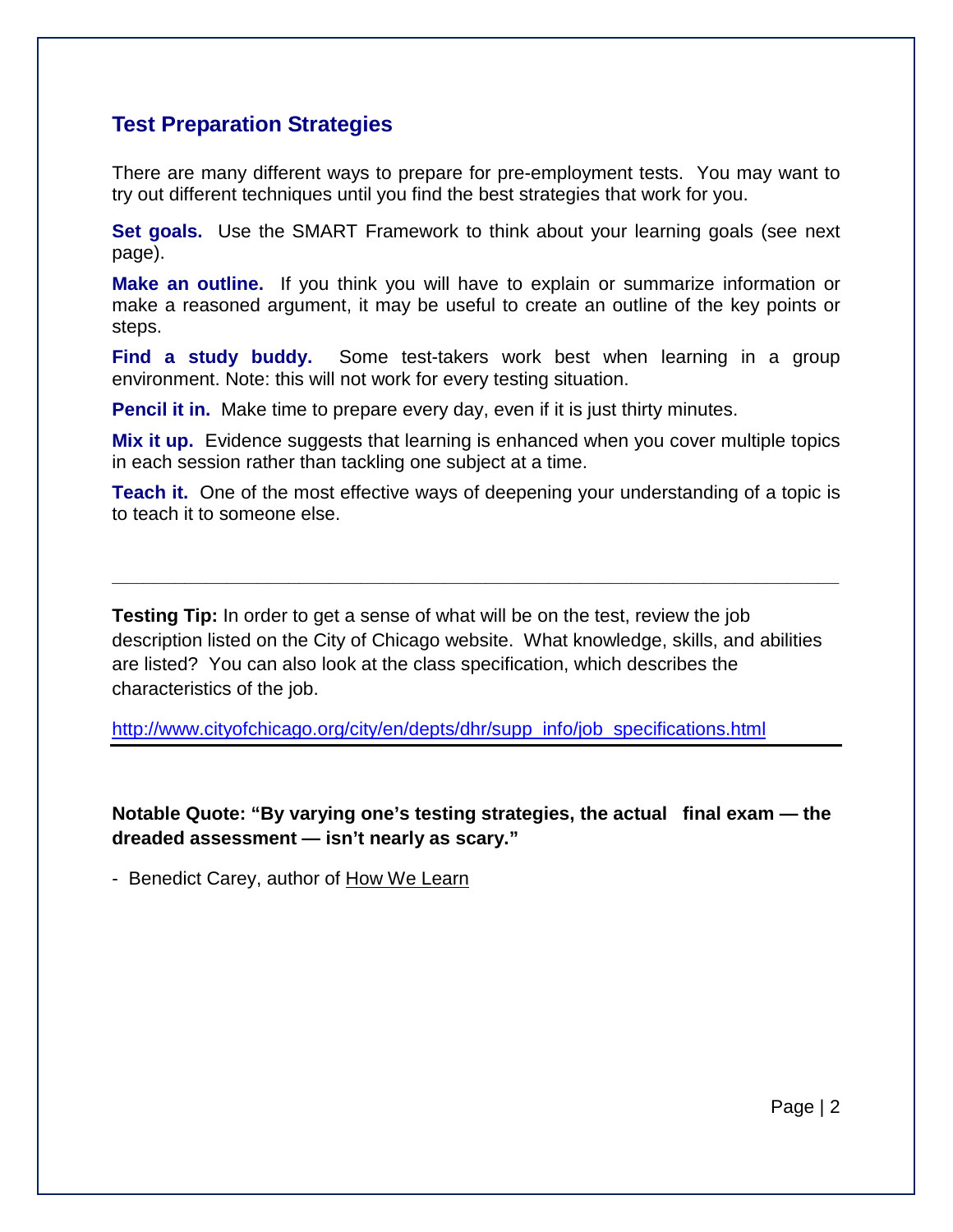#### **Application: Using SMART Goals to Enhance Microsoft Word Skills**

You are applying for a position that requires extensive knowledge of Microsoft Word, and the last time you used Microsoft Word regularly was back in 1998. You are aware that since 1998, Microsoft has updated the Word program and that it may be different from what you remember in terms of appearance and functionality. You want to refresh your skills, but you don't know where to begin. This is how SMART goals can help.

1. **Specific** - specific difficult goals tend to be more effective than "do your best"

Your goal: learn how to type a 1 page formal memo using a recent version of Microsoft Word. Learn how to perform the most commonly used functions in the program. If you don't have Word on your personal computer, you can practice at a public library computer.

2. **Measurable** - develop criteria for goal accomplishment

 Your goal: learn the major functions of each tab (e.g. insert, page design, view) in two weeks. Spend two days practicing the major functions of each tab.

3. **Attainable** - goals should be challenging but realistic

Your goal: it will be easier to fit in 2 hours of learning and practice each day than 6 hours.

4. **Relevant** - seek feedback and support from supervisors/mentors when creating goals

Your goal: use a tutor (potentially a knowledgeable coworker or family member) to teach you the most frequently used functions in Word. Focus on learning the basics and the functions that might be used most often for the position. Then you can master more advanced topics.

5. **Timely** - set time limits for the overall goal and tasks to accomplish that goal

Your goal: the skills assessment is in two weeks! Give yourself 1.5 weeks to learn the functions, and the full two weeks to practice working with a current version of Microsoft Word.

#### **Checklist- Before the Test**

- $\checkmark$  Get plenty of sleep. Last minute cramming for a test is counterproductive. Your brain works better when you are well rested, so it makes more sense to get eight hours of sleep than to stay up studying.
- $\checkmark$  Be active. Walking or engaging in some moderate physical activity helps to alleviate stress and improve brain activity.
- $\checkmark$  Get organized. Double check the time and location of the testing site. Map out your route to the test, and plan time for traffic and unforeseen circumstances. You should aim to be at the test location 15-30 minutes before the examination begins.
- $\checkmark$  Clear your head. It may be useful to incorporate anxiety reduction techniques to improve your focus.
- $\checkmark$  Review the job posting and the job description in the class specification posted on the City of Chicago Website.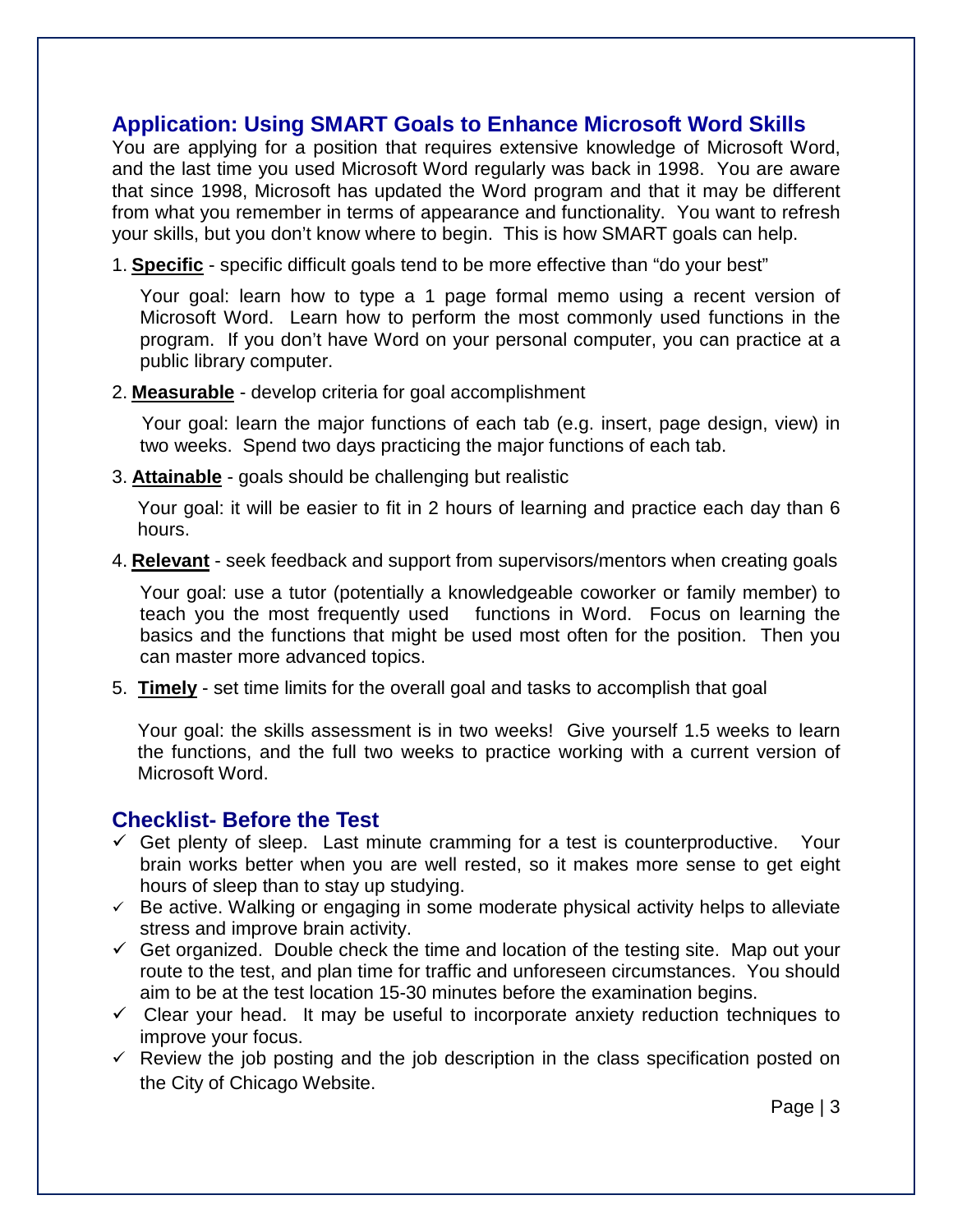## **Testing Tip:**

Read the entire question and the response options before marking down your answer.

## **What is Test Anxiety?**

The idea of taking a test may fill you will dread, but you are not alone. Many test-takers experience test anxiety. These negative feelings can work to your advantage because they keep you alert; however, if they become too extreme, then they may interfere with your performance.

Tips for alleviating anxiety can be found in the "Checklist-During the Test" box on the next page.



**Your Turn!** Think about what has made you anxious when taking tests in the past. What can you do differently this time?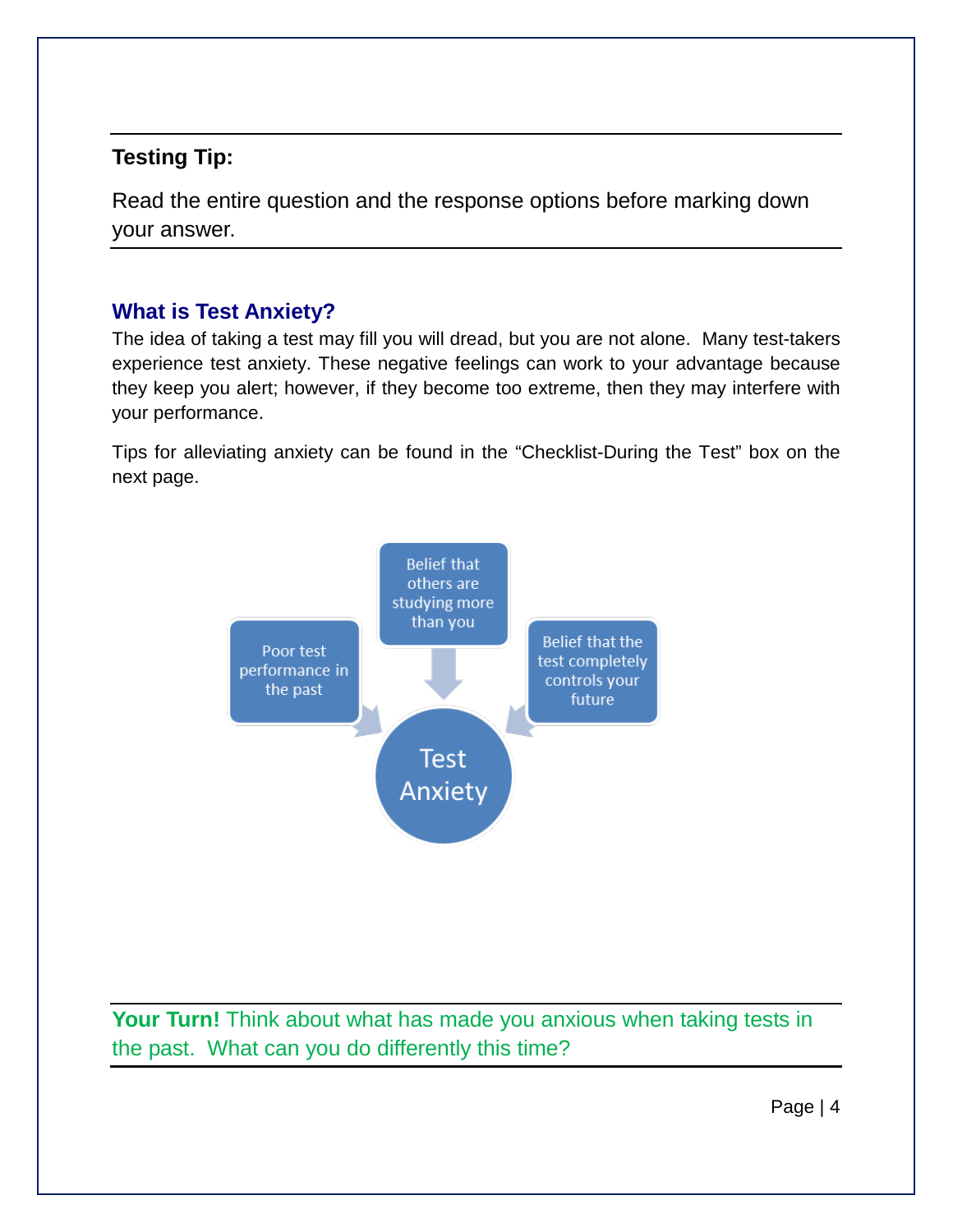#### **Tips for Taking Multiple Choice Tests**

Many job knowledge tests given at the City of Chicago incorporate multiple choice questions. In a multiple choice test, more than one response option is presented. The test-taker must choose the most appropriate or accurate response based on the question. Below are strategies that can be used when taking multiple choice tests:

∗ Read the entire question before looking at the potential responses. Note any key words in the text.

∗ Read every possible answer before responding to the question.

∗ Eliminate any alternatives that you know are incorrect (distractors). This will increase the probability of choosing the correct response.

∗ If you are not sure of the correct answer, use logical reasoning to try to work through the problem.

∗ Ignore potential patterns of responses (e.g. every fourth answer is **C**). Use only the logic of the test content to decide how to respond.

∗ Complete the easy questions first. You can go back to the hard questions after a few minutes.

**Testing Tip:** If you are required to write on your test or answer sheet, write clearly and legibly. This will ensure that your response is scored accurately.

## **Checklist- During the Test**

- $\checkmark$  Listen to the instructions, which a testing administrator will read to you. Be sure to listen carefully to make sure you are not missing any information.
- $\checkmark$  Read over each question before you respond. Read all of the response options before answering.
- $\checkmark$  Double check your work. Review your answers for mistakes.
- $\checkmark$  Take your time. You should work at a pace that will allow you to complete the test but will give you enough time to review your work for errors.
- $\checkmark$  Feeling anxious? Close your eyes and take five deep breaths. Using a simple stress reduction technique like deep breathing helps you to better focus.
- $\checkmark$  Remain confident and say positive things to yourself.
- $\checkmark$  Ask questions if you do not understand the instructions.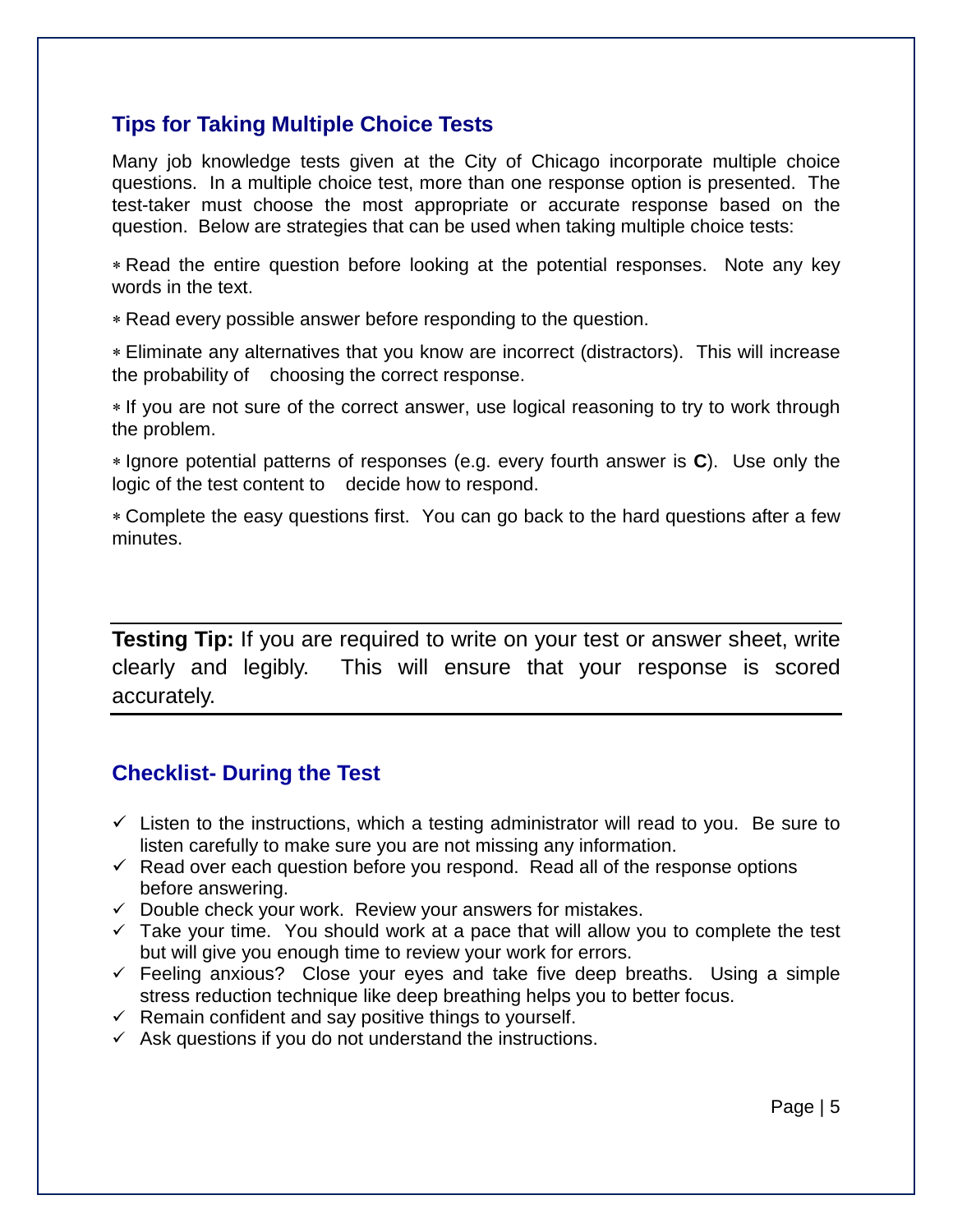## **Using the Job Announcement to Determine How to Prepare**

#### Example 1:

*This position does not require a test or interview. Applicants who successfully apply for the position, meet the minimum qualifications, and possess the qualifications best suited to fulfill the responsibilities of the position will be hired in a lottery/random order.* 

**How should I prepare?** There is no test required for this position, so you do not need to prepare.

#### Example 2:

*This position requires applicants to complete an interview which will include a written exercise and/or a skills assessment test as part of the interview. The interviewed candidate(s) possessing the qualifications best suited to fulfill the responsibilities of the position, based on the oral and written parts of the interview will be selected.* 

**How should I prepare?** Note that this position requires a skills assessment test as part of the interview. Refer to minimum requirements under the job posting to consider what skills may be assessed. For example, if it states that candidates must be proficient in Microsoft PowerPoint, it is possible that candidates may complete a PowerPoint activity during the interview.

#### Example 3:

*This position requires applicants to successfully pass a skills assessment test and complete an interview. Test results will be sent out by the Department of Human Resources after test results have been compiled and analyzed. Applicants who receive a passing score on the test will be selected to interview, which will include a written exercise as part of the interview. The interviewed candidate(s) receiving a passing score on the test(s) and possessing the qualifications best suited to fulfill the responsibilities of the position, based on the oral and written parts of the interview, will be selected.* 

**How should I prepare?** Note that this position requires a skills assessment test that will be scored pass/fail and an interview. Although you can't study for either of these in the traditional sense, you can still prepare. Look at the essential duties and/or preferences in the announcement. For example, if preference is given to candidates proficient in Microsoft Word, it may make sense to review some of the basic functions of the program. In order to prepare for the writing exercise, you may practice writing a letter or essay in order to become more comfortable with writing.You can also gain practice proofreading your work.

Page | 6